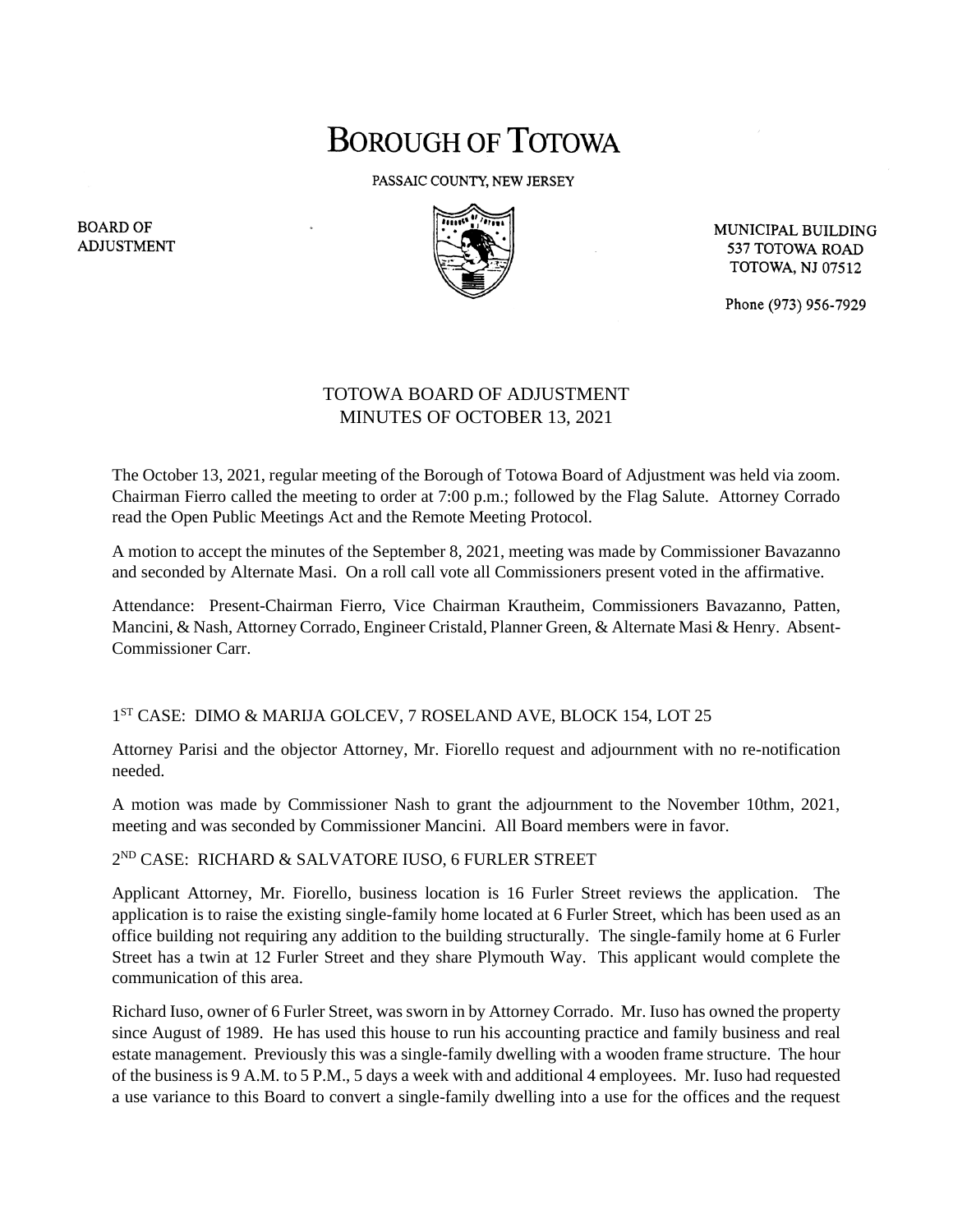was granted. The application is to raise the single-family to be more in harmony to the surrounding area with a more modern structure, which will be modest in design, and more conducive to running his business. There will be parking under the building and will be a nicer look than it is now. The building will be solely operated by Mr. Iuso.

Tyler Vandervalk, Engineer, was sworn in by Attorney Corrado. Mr. Vandervalks business if located at 1141 Greenwood Lake Turnpike, Ringwood, NJ and is considered an expert in his field by the Board. Engineer Vandervalk prepared the plans presented this evening. Exhibit A-1 is the overview of Furler Street showing 10, 12, and 16 Furler Street which are along Plymouth and Yarmouth Ways. The subject property is about 10,395 square feet and is located in the I-2 restricted industrial district. The structure is 1,359 square feet and sits on the southwest corner of the lot. The site is accessed by a one-way access. The application is to demolition the existing building and rebuild a two-story building. The preliminary and final major site plan dated September 28, 2021, is labeled Exhibit A-2. The plans show redevelopment of the property with the proposed two-story building with the lower level being parking and the upper level, office spaces. The 2,772 square footprints will have 6 parking spaces on the lower level and 4 parking spaces on the side of the building and 4 on Plymouth Way. One of those the parking spaces on the side of the building will be an ADA space. There will be sidewalks provided along the southerly side of the parking lot to provide access to the front door. Some of the bulk variances required are the property is located in the I-2 district and the lot area required is one acre and they Applicant is providing a quarter acre, which is a pre-existing condition. The lot width is 150 feet required where 100 feet is being provided, the lot depth where 200 feet is required and 105 is being provided. The setback is 32.2 feet where 40 feet is required. The lighting and landscaping plan on sheet 2 show 4 shade trees, 3 exist and 1 will be added along with scrubs and arborvitaes for visual screening. The site lighting is provided by means of two building mounted fixtures that will be placed on the westerly side of the building with spill over into Plymouth right of way, these fixtures will be LED. They are also adding a storm water recharge area that will connect to the roof liters of the proposed structure.

Some of the variances needed are: front yard setbacks, rear yard, both side yard, building coverage, C1 & C2 variance, and lot depth and width. The design waivers from Ms. Greens report are transparency, location of the dumpster enclosure, new waiver for the proposed awning, parking area landscaping, parking areas not lit sufficient on Plymouth way right of way, light spills over the property line, loading stall, parking for right of way on Plymouth, dumpster screening, recycling, and parking on Plymouth Way. Commissioner Patten asked about the recharge for roof drain only and not the parking area. Mr. Vandervalk states it is just for the roof drains. Commissioner Patten confirms this will only be a 2-story building with parking garage on the first floor and offices on the second floor. Mr. Vandervalk states that is correct. Planner Green states the relief for municipal land use law subsection 34, issuing permits in the right of way and the law is specific that only the zoning board has that purview and that they shall impose reasonable conditions throughout the health, moral safety, and general welfare. They way the applicant will address this is by maintaining and plowing that area. Attorney Corrado would like to state the Exhibit A-2 be put into evidence. The plan labeled A-1, floor plans and A-2, the elevators of the building show the garage area with 6 parking stalls, an entrance, mechanical room and small bathroom. The second floor will have a reception room, 4 individual offices, conference room, kitchen, 3 bathrooms, one main office, and workstations. Mr. Iuso's office will have his own bathroom with a shower and there is no issue with that. The materials being used for the exterior are, concrete block, corrugated metal, standard window with red frames, tinted glass, and awnings. The dumpster structure will be a pipe structure with a board-on-board frame with double doors. This structure will be gray with mahogany-colored doors. The awning on Furler Street will stick out 2 feet and 4 feet on Plymouth Way. Reviewing Ms. Green's letter, dated October 7, 2021, the waivers and exceptions-there are two waivers needed-transparency regulation and awning